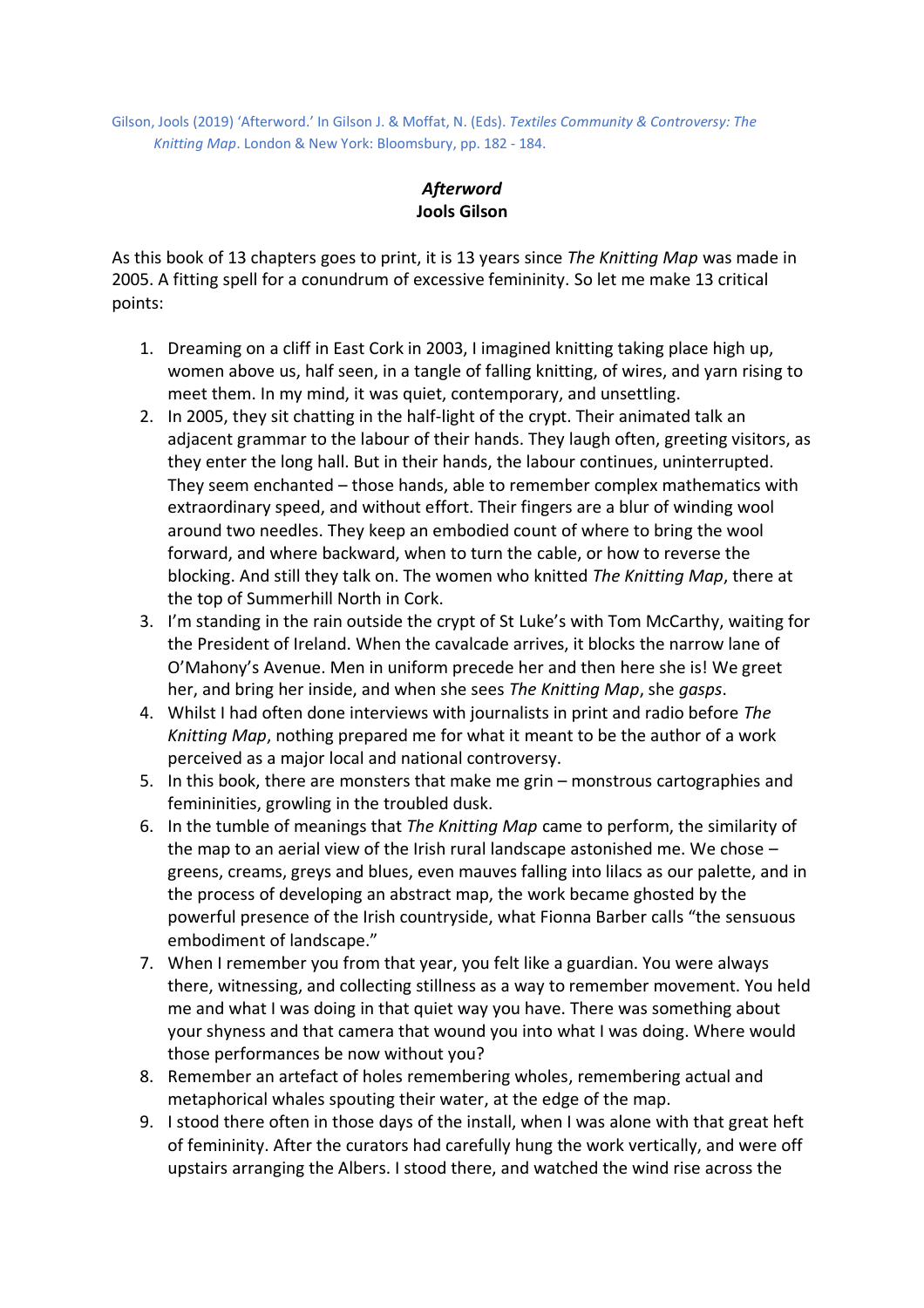lower meadow where the Glucksman stands. It was a strange thing to be in the presence of this contested textile, to be undone by the presence of it. I stood there in my knee pads, having a break between bouts of pleating, folding the work into this new space, noticing the drift between wool and leaf.

- 10. You listened and cajoled me into thinking through *The Knitting Map* more deeply, to write and write again; annoyingly and grinningly assured that all this trouble was because of its terrible and wonderful power. I didn't believe you, I was just bloody sick of the thing. Tired of snotty phone calls from journalists, from another version of it being lost. But you were steady and reminded me that it would come again. That there would be another time for this work, another decade than this long one.
- 11. "And when they sat down in the evening to knit and weave, they did so with an odd eagerness. As they set about it, needle to needle or in front of the small looms, they started, slowly, to laugh. They began with small gurgles, and sudden little snorts. As they got up to speed however, so their laughter turned into shrieks and howls, until all of them wept with hilarity, rocking with the rhythms of their thread entrancing. The noise was deafening - needles clacking furiously, the stamp of loom pedals, the bang of the over-rod, and above all this whoops and cackles and flesh shaking at the wild game of it all. After half an hour or so, the women were exhausted and ceased their weaving and knitting, collapsing one by one in various piles before the fire. They slept soon after, a sleep strangely quiet after the outrage of their laughter. And in all of this, none of them spoke a word, although she could see how they looked at each other, with a blazing in their eyes." Jools Gilson-Ellis, *mouthplace* (1997)
- 12. And remember opening the coffin shaped boxes of *The Knitting Map* at the storage centre in Kinsale in 2015, how we uncovered their wound memory held between cedarwood, and the spiral of memory. Remember the time in the mortuary in 2006, when we went looking for the thing lost, knowing it was kept there, in the dim light, amongst piles of costume in plastic, and pieces of set, from long gone theatre, the trace of sweat lingering. Remember how we went, driven by hearing the map announced as 'lost' on the morning news as we drove into work. Remember how we sat in our office in the Triskel, and fielded those phone calls from elderly women, who'd heard that we had been so careless about their year of ordinary labour, knotted by their own alchemy into that powerful troubling thing that pushed at the underbelly of how meaning is made. Remember how we listened, and reassured, told them it wasn't lost at all, that they were making up stories, and no, we didn't know why. Remember how we called the Arts Officer at the City Council, just to confirm that the map was indeed where we had left it in the store. There, close to the rivers of this island city, of this raining watery place, where meanings slip sometimes, lose their moorings, where visitors turn in the deluge between rivers, unsure of their north and their south. Remember how we found *The Knitting Map* amongst the piled ephemera of performance, but on our way we turned past the small room where the china mortuary table still lay. Royal Doulton, remembering bodies, and a different time. This book is a living thing that tells stories and weaves wonder and re-members *The Knitting Map* as a locus for meaning-making that troubled a city, that nudged at the underbelly of memory, that refused to get on the mortuary table, that resisted burial of multiple and persistent kinds. This book is a story and art history and a lodestone for a thousand older women knitting and grinning. This book is for the knitters, for the unsung, the tea made, the